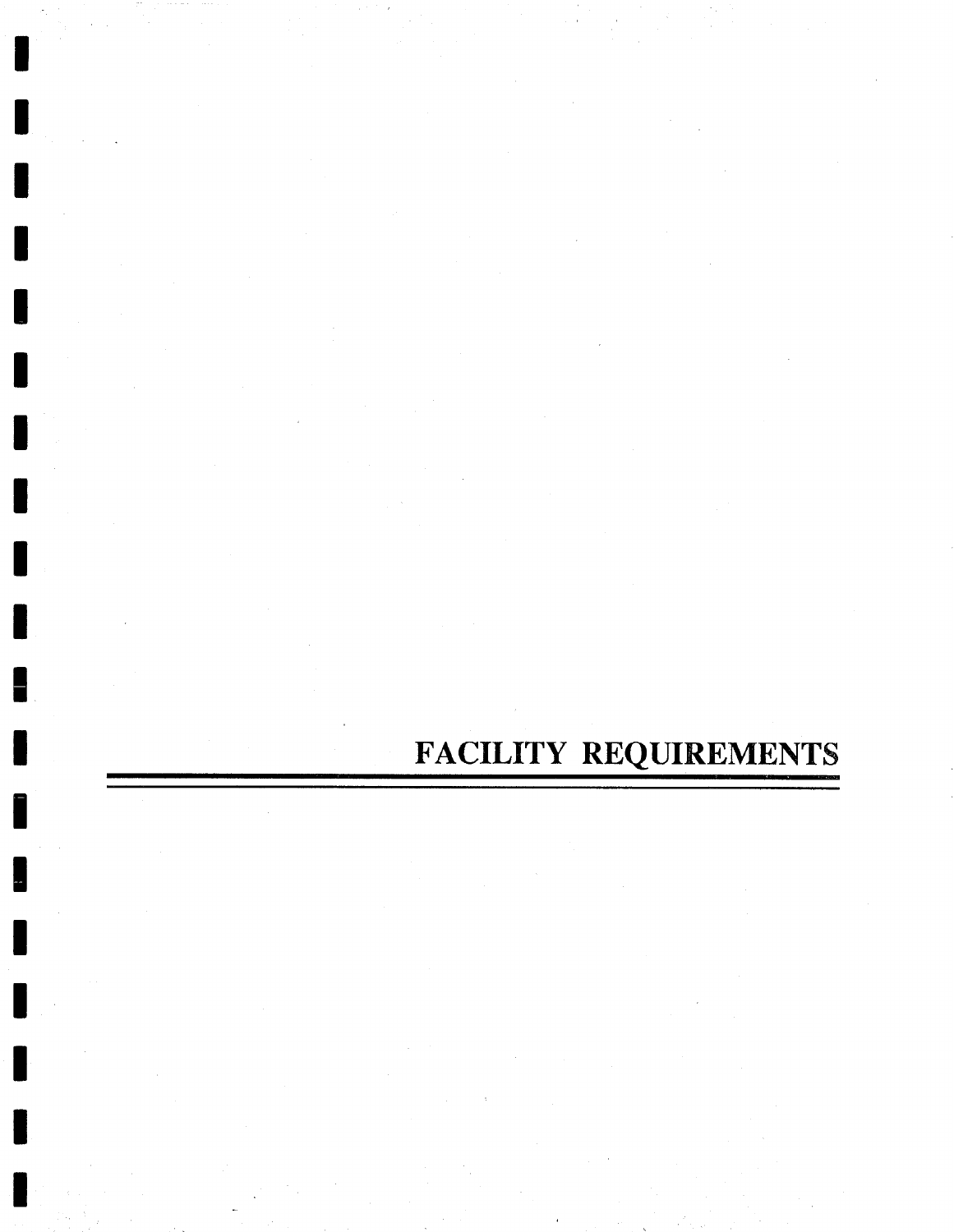

## **Chapter Three FACILITY REQUIREMENTS**

To properly plan for the future needs of the Benson Municipal Airport, it is necessary to translate forecast aviation demands into specific types and quantities of facilities that will adequately serve these needs. This chapter uses the results of the aviation demand forecasts to determine future airport facility requirements. Established planning criteria were applied to the various demand parameters to determine the specific facility requirements for the airfield, as well as the general aviation terminal areas of the airport.

**I** 

**I** 

**I** 

**I** 

**i** 

**I** 

**I** 

**I** 

**i** 

**I** 

**I** 

**I** 

**I** 

**I** 

**I** 

The Facility Requirements Chapter is intended to identify in general terms and outline the new facilities that will be needed to accommodate forecast demands. Once these facility requirements are clearly established, alternatives for providing these facilities can be evaluated in the next chapter to determine the most efficient and costeffective means of achieving this objective.

### **AIRSIDE**  FACILITY REQUIREMENTS

Airside facilities are those that are related to the arrival and departure of aircraft. These facilities are comprised of the following items.

- , Runways
- Taxiways
- , Navigational Aids
- Marking
- , Lighting

The selection of the appropriate FAA design standard for the development of airfield facilities is based primarily upon the characteristics of aircraft which are expected to use the airport. The most critical characteristics are the approach speed and the size of the aircraft anticipated to use the airport both today and in the future. The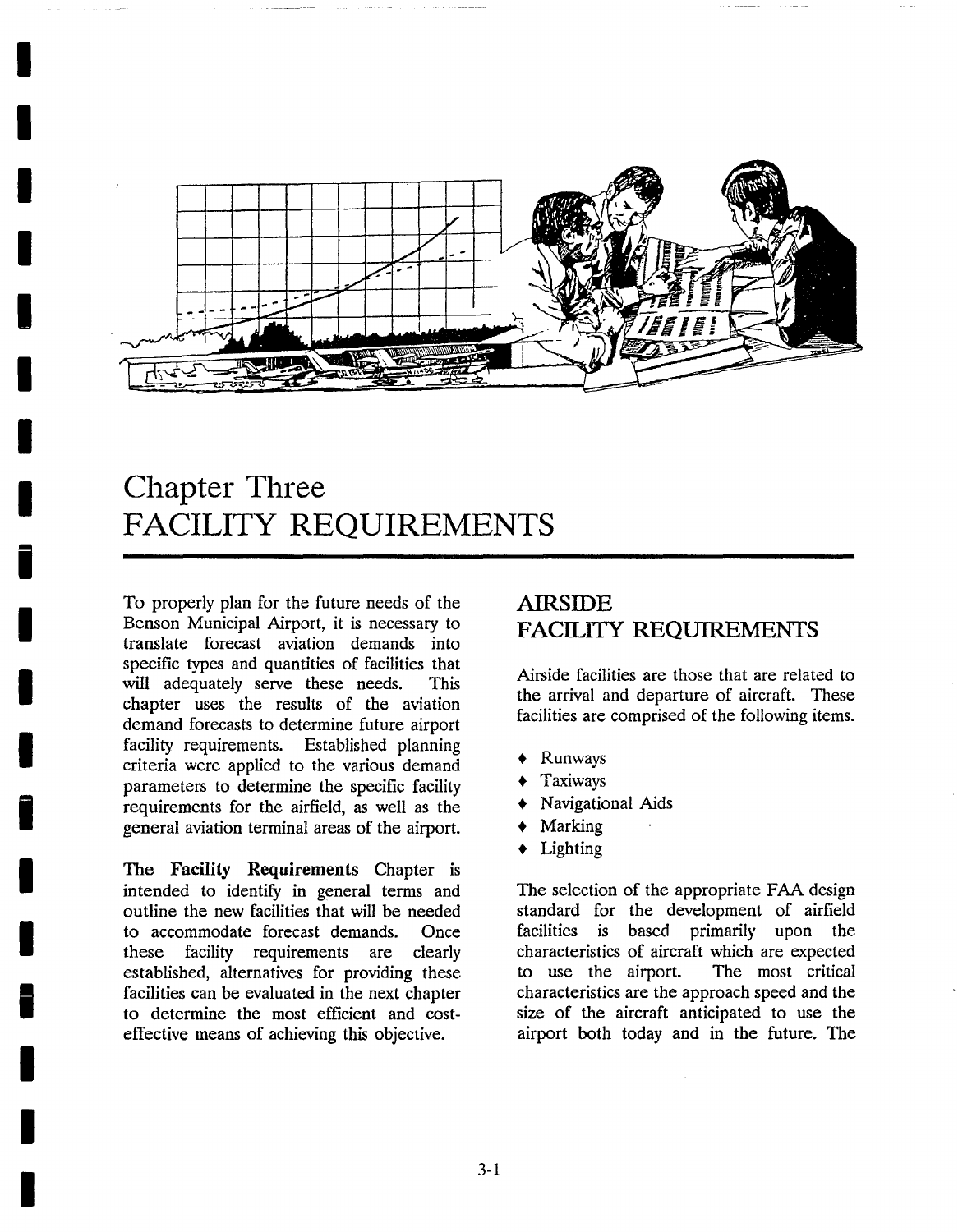planning for future aircraft use is particularly important because design standards are used to determine separation distances between facilities that could be extremely costly to relocate at a later date.

According to FAA Advisory Circular 150/5300-4B, Utility Airports, Air Access to National Transportation, aircraft are grouped into five categories based upon their certified approach speed. These categories range from Category A for slower single engine piston aircraft, to Category E for supersonic jet aircraft. The proposed Benson Municipal Airport would likely be used primarily by Category A and B aircraft (approach speeds less than 121 knots) throughout the planning period.

The same advisory circular also indicates six Airplane Design Groups (ADG's) according to the physical size of the aircraft. The airplane's wingspan is the principal characteristic affecting design standards. ADG's range from Group I for small aircraft with wingspans less than 49 feet to Group VI for wingspans of the largest aircraft. The majority of aircraft expected to use the proposed airport would be in ADG I and II (wingspans less than 79 feet).

General aviation airports are divided into two major design classifications -- Utility and Transport. A Utility Airport is an airport designed, constructed and maintained to serve airplanes in Aircraft Approach Category A and B. Transport Airports are designed, constructed, and maintained to serve airplanes in Aircraft Categories C and D. Each of these classifications are further subdivided by design aircraft size, weight, and speed.

Basic Utility - This type of airport accommodates small, single engine and small twin-engine airplanes, less than 12,500 pounds gross weight, used for personal and business purposes. The length of the runway will determine how many types of these aircraft will be able to operate at the airport. Aircraft that will use this airport will typically have wingspans less than 49 feet and approach speeds of less than 121 knots. Precision instrument approach systems are usually not planned for airports in this category.

- General Utility This type of airport accommodates all small airplanes and some larger aircraft weighing more than 12,500 pounds with wingspans up to 79 feet and approach speeds of less than 121 knots. Precision instrument approach systems may be installed at airports in this category.
- Transport This type of airport is designed for larger aircraft with higher approach airspeeds up to 166 knots. Typical wingspans vary from less than 49 feet up to but not including 262 feet. Precision instrument approach operations are normally planned for most Transport airports.

Based on the projected forecasts described in Chapter 2, the Benson Municipal Airport would serve as a General Utility - Stage I airport throughout the planning period. The General Utility -Stage I accommodates all small airplanes and does not usually include precision approach operations.

While the airport is expected to remain in the General Utility category throughout most of the planning period, the history of airport development has revealed that small airports can grow dramatically with the combination of the right factors. Therefore, in the case of the proposed Benson Municipal Airport, site selection and design standards will be in accordance with Transport runway criteria. While the runway length would be constructed according to the General Utility standards initially, design and improvements will be consistent with or easily adaptable to those of the Transport category, allowing for future expansion as necessary.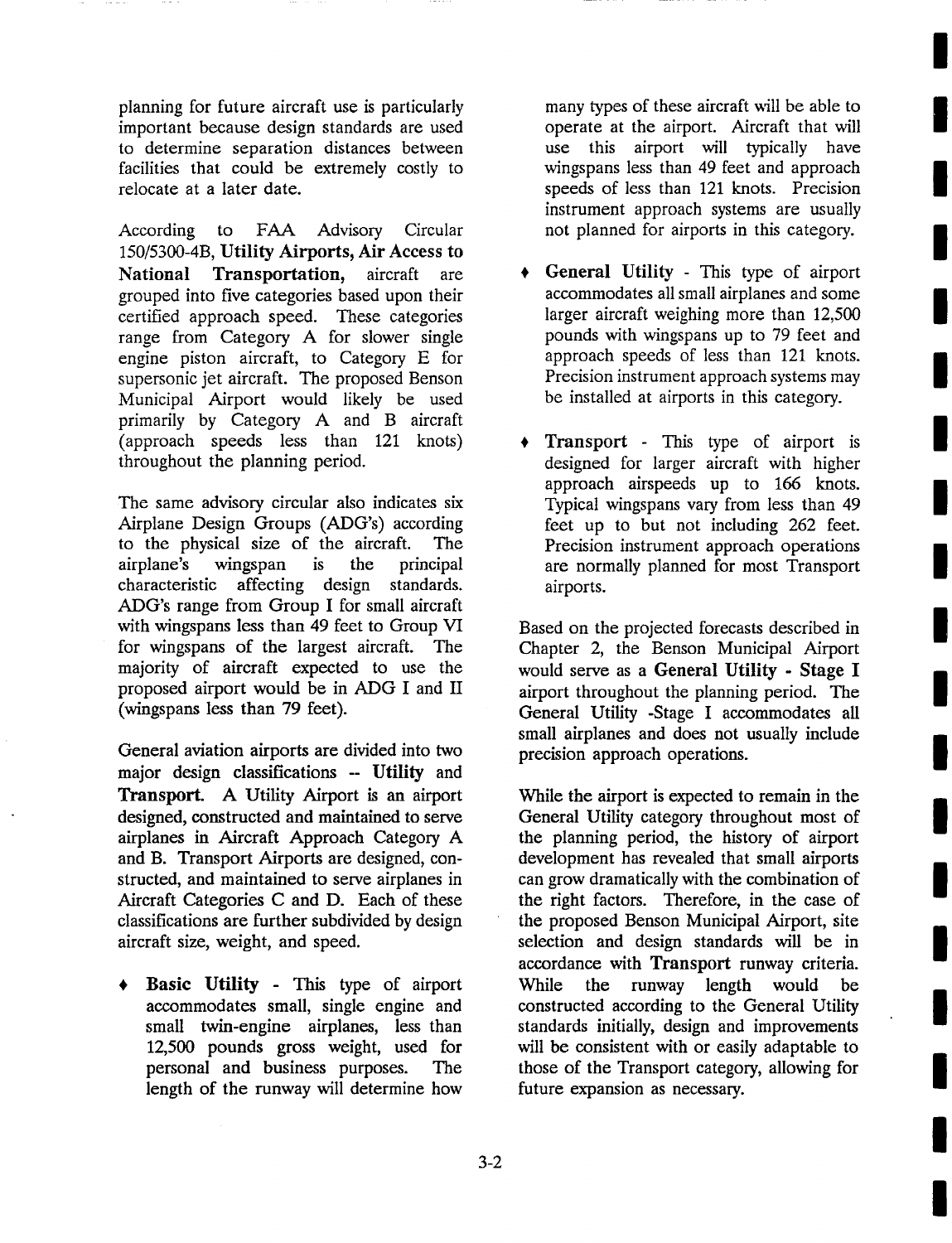In accordance with the design criteria established in FAA Advisory Circular 150/5300.13, the Benson Municipal Airport will be designed to accommodate aircraft in ADG's I and II and Approach Categories A, B and C. Since the airport's development will be staged over time, facility requirements will be determined and reported for both the Transport and General Utility - Stage I categories.

Airport design criteria are more specifically determined by analyzing the aircraft mix and determining the most demanding airplane(s) to be accommodated. Although one type of aircraft may determine runway length, another may determine runway pavement strength or other appropriate design parameters. The following paragraphs detail the criteria used to establish airfield dimensions and requirements.

### RUNWAYS

**I** 

**I** 

**I** 

**|** 

**I** 

**I** 

**I** 

**I** 

**i** 

**I** 

**I** 

**I** 

**i** 

**I** 

**I** 

**I** 

**I** 

**I** 

**I** 

### **Runway Length**

The ultimate runway length will determine the types of aircraft that will be able to operate at the proposed Benson Municipal Airport. Runway length requirements are based upon three primary factors.

- The mean maximum daily temperature of the hottest month.
- The elevation of the airport.
- The effective runway gradient.

The average daily maximum temperature of the hottest month is 96.4 degrees Fahrenheit. Since the airport elevation and effective runway gradient would be dependent upon the specific site selected, an elevation of 4,000 feet above mean sea level (MSL) and an effective runway gradient of one percent were assumed to be representative of the conditions in the airport search area. Considering these factors and the results of the demand forecasts, a runway length of 5,700 feet would be recommended in the Initial Phase of development. For the second five year period, this runway length should be adequate for the General Utility - Stage I classification. For the ultimate development, or Long Term Phase, a 7,000 foot runway would meet the requirements for a future Transport airport.

### **Runway Width**

According to FAA Advisory Circular 150/5300-13, runway width requirements for the short-term needs and potential long-term needs would be 75 and 100 feet respectively. It is anticipated that the 75-foot width will suffice throughout most of the planning period. Although funding the full 100-foot wide runway pavement may not prove cost effective in the initial construction, grading and locating runway lighting cable to accommodate future widening should be considered as cost-saving construction efforts.

### **Runway Orientation**

In addition to length and width requirements for runways, the FAA recommends that an airport be able to accommodate aircraft for 95 percent of the wind conditions that the airport experiences. Transport category runways require coverage of 15 mile per hour (mph) winds while Utility category runways must obtain 95 percent coverage of the 12 mph winds. Examination of wind rose information reveals that a northeast-southwest runway orientation would provide the best orientation and provide in excess of 95 percent wind coverage of both 12 and 15 mile per hour (mph) winds. Based on the wind data available for the Benson area, no crosswind runway will be required for the Benson Municipal Airport for any runway orientation between 13-31 (Southeast-Northwest) and 05-23 (Northeast-Southwest).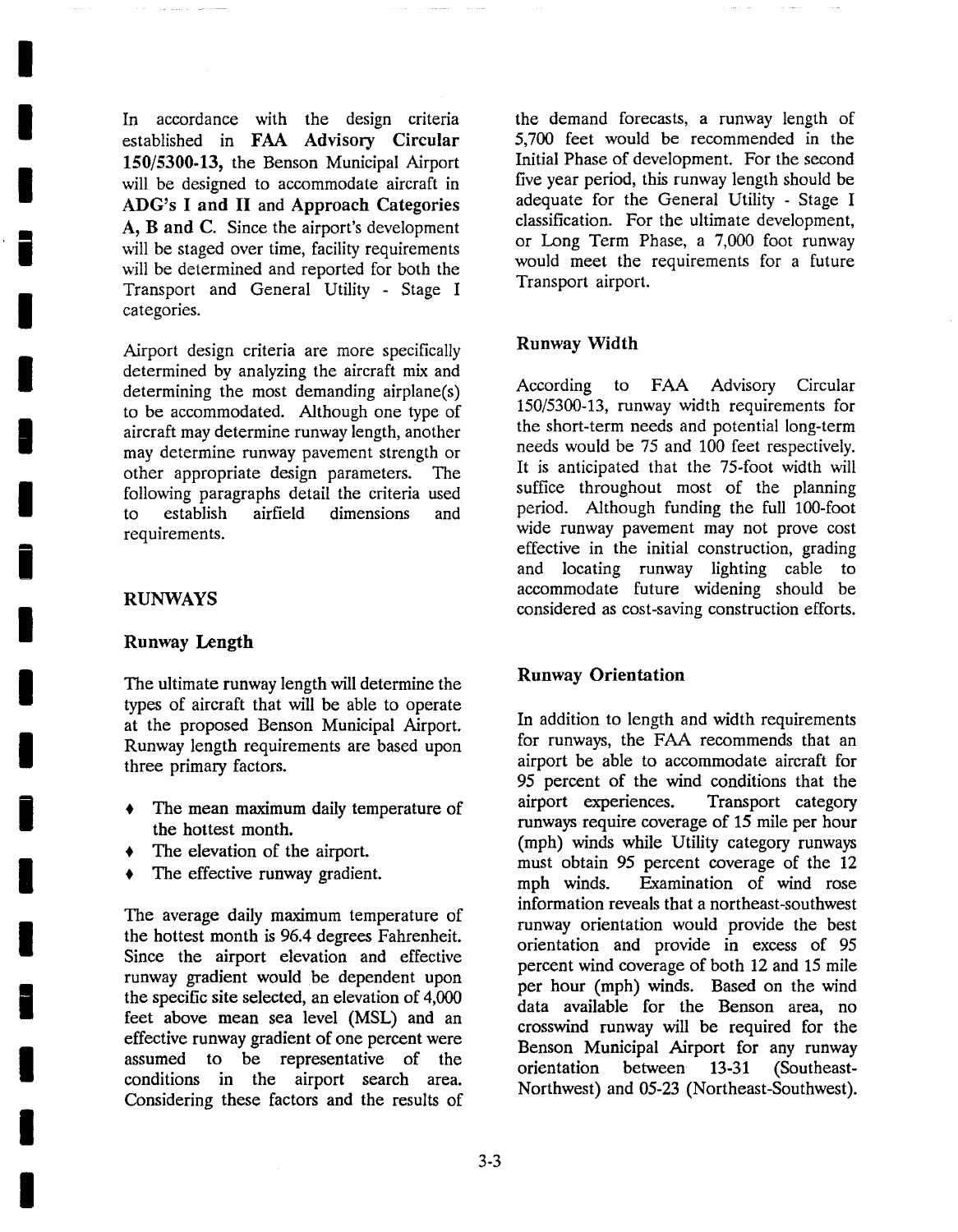In summary, facility requirement recommendations for the Benson Municipal Airport are to plan for a site that will accommodate or can readily be expanded to accommodate a primary transport runway 7,000 feet in length and 100 feet in width.

### **Pavement Strength Requirements**

The load bearing capacity of a runway should be designed to accommodate the majority of the aircraft operating at the airport and not the occasional large aircraft that would wish to land there. Taxiways should generally be the same strength as the runway, however, a taxiway that only supports small ADG I type aircraft does not have to be designed to accommodate larger aircraft, if large aircraft will not require access to the area the taxiway supports. Apron pavement should be designed to support the type of aircraft that intend to use that area.

Pavement overlays performed as part of a pavement maintenance program can substantially raise the weight bearing capacity of the runway over time without an extensive rebuilding program, as long as a substantial pavement base has been established in the initial construction. By designing the pavement base to meet the long term requirements of the airport, a substantial reduction in pavement costs can be achieved when an increase in the strength requirements of the runway is indicated.

Initially, the runway should be designed to meet a 12,500 pound Single Wheel Load (SWL) strength requirement. The ultimate goal of the airport should be to provide a minimum bearing strength to meet 30,000 pound SWL and 60,000 pound Dual Wheel Loading by the end of the planning period. It should be pointed out that load bearing strengths are determined by the aircraft operating at the airport. Should a larger aircraft operate on a regular basis at the

airport than has been forecast in this plan, the City should take appropriate action to increase the pavement strength. Operating heavy aircraft on pavement designed for lighter aircraft will result in rapid pavement deterioration.

### TAXIWAYS

Taxiways are constructed primarily to facilitate airplane movements to and from the runway. Some taxiways are necessary on an individual site basis simply for apron to runway access. Other taxiways allow for safe and efficient use of the airfield.

Based upon safety rather than capacity considerations, the runway should have a parallel taxiway and connecting taxiway stubs (short taxiways that connect the parallel taxiway with the runway). This parallel taxiway should be considered for the shortterm planning period. One alternative to a parallel taxiway is a turnaround (a looped taxiway that begins at the runway end and circles back to join the runway).

The width of taxiways for the Benson Municipal Airport should be 35 feet according to taxiway width requirements for both the General Utility and Transport airports serving ADG II airplanes. If larger aircraft from ADG III begin operating at the airport in the future, the taxiways supporting these aircraft would need to be increased in width to 50 feet.

I

<u>I</u>

İ

 $\begin{array}{c}\n\blacksquare \\
\blacksquare \\
\blacksquare\n\end{array}$ 

### NAVIGATIONAL AIDS

Airport and runway navigational aid requirements are based on recommendations as depicted in DOT/FAA Handbook 7031.2B, Airway Planning Standard **Number One,**  and FAA Advisory Circular 150/5300-13, Airport **Design.**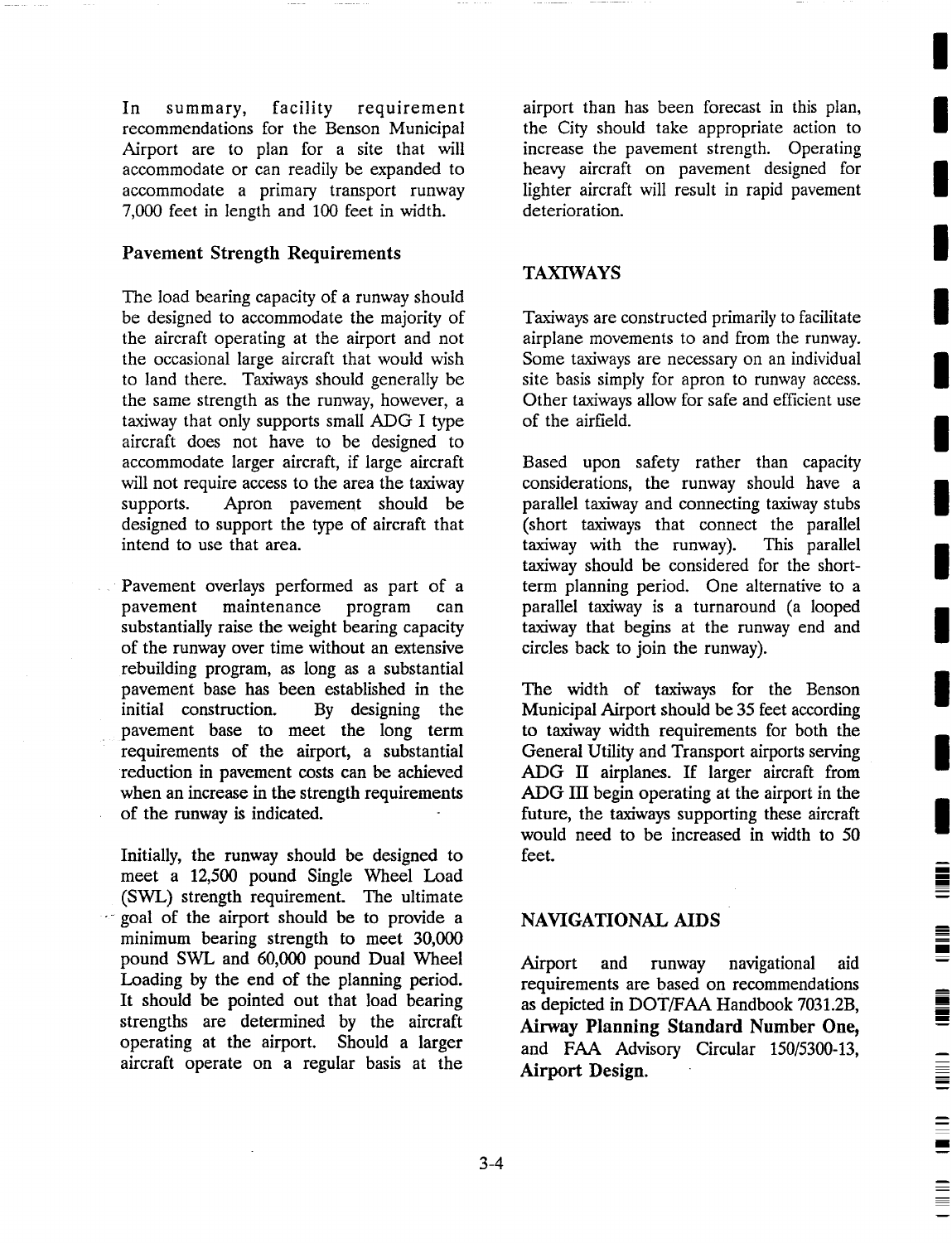Navigational aids provide visual, non-precision, or precision guidance to a runway(s) or the airport itself. The basic difference between a non-precision and precision navigational aid is that the latter provides electronic descent, alignment (course), and position guidance, while the non-precision navigational aid provides only alignment and position location information. The necessity of such equipment is predicated upon safety considerations and operational needs. The type, purpose, and volume of aviation activity expected at the airport are factors in the determination of the airport's eligibility for navigational aids.

**I** 

**I** 

**I** 

**|** 

**I** 

**I** 

**I** 

**I** 

**i** 

**I** 

**I** 

**I** 

**i** 

**I** 

**I** 

**I** 

**I** 

**I** 

**I** 

A visual approach landing aid is recommended for the airport in the initial stage of development. There are several types of visual approach landing aids available, however, the FAA is currently supporting the installation of Precision Approach Path Indicators (PAPI) for most general aviation airports.

Other landing aids are the Runway End Identification Lights (REIL) which are installed at the runway ends. These strobe lights assist in identifying the runway during low visibility conditions and at night. It is recommended that this equipment be installed on the runway during the short term stage of development.

Although an instrument approach procedure is not mandatory in order to establish an airport, an instrument approach procedure should be requested by the City before the end of the planning period. In order to establish an instrument approach procedure, some form of terminal navigational aid (Nondirectional radio beacon, VOR, TACAN, etc.) will be required. There are no navigational aids (navaids) in close proximity to Benson. The closest VORTAC navaid is the Cochise VORTAC located approximately 31 miles east of Benson, at a distance that would make it marginally useful for a non-precision approach procedure.

There are two navaids, a non-directional radio beacon (NDB) or a localizer beacon (LOC), that could enhance the non-precision approach capability of the airport. The localizer, although more expensive, is standard equipment in an Instrument Landing System (ILS) precision instrument approach system. If it should prove feasible at a later date, to construct a precision instrument approach to the Benson Municipal Airport, a localizer would be the recommended navaid from which to establish an interim instrument approach procedure. However, in the event that only a non-precision approach capability can be provided at the airport, the NDB is a suitable alternative.

An airport must meet certain operational activity levels to qualify for an FAA-operated tower. The operational forecasts of fleet mix and activity for the proposed Benson Municipal Airport do not indicate that the airport will qualify for a tower under existing criteria.

### MARKING AND LIGHTING

The initial runway should be constructed with visual markings, a segmented circle, rotating beacon and lighted wind indicators. In the future, should any instrument approach capability be established at the airport, it will require that the runway be marked accordingly (either non-precision or precision markings). Taxiways should be marked with centerline and side stripes. Signage should be established at the runway ends to indicate the magnetic bearing of the runway, elevation and any airport common frequency available. Signage may be installed along taxiways to indicate desired paths to the terminal area and/or runway ends.

Lighting on runways, taxiways, and aprons is used to provide safety and security for aircraft movements during night operations. It is recommended that the runway be lighted with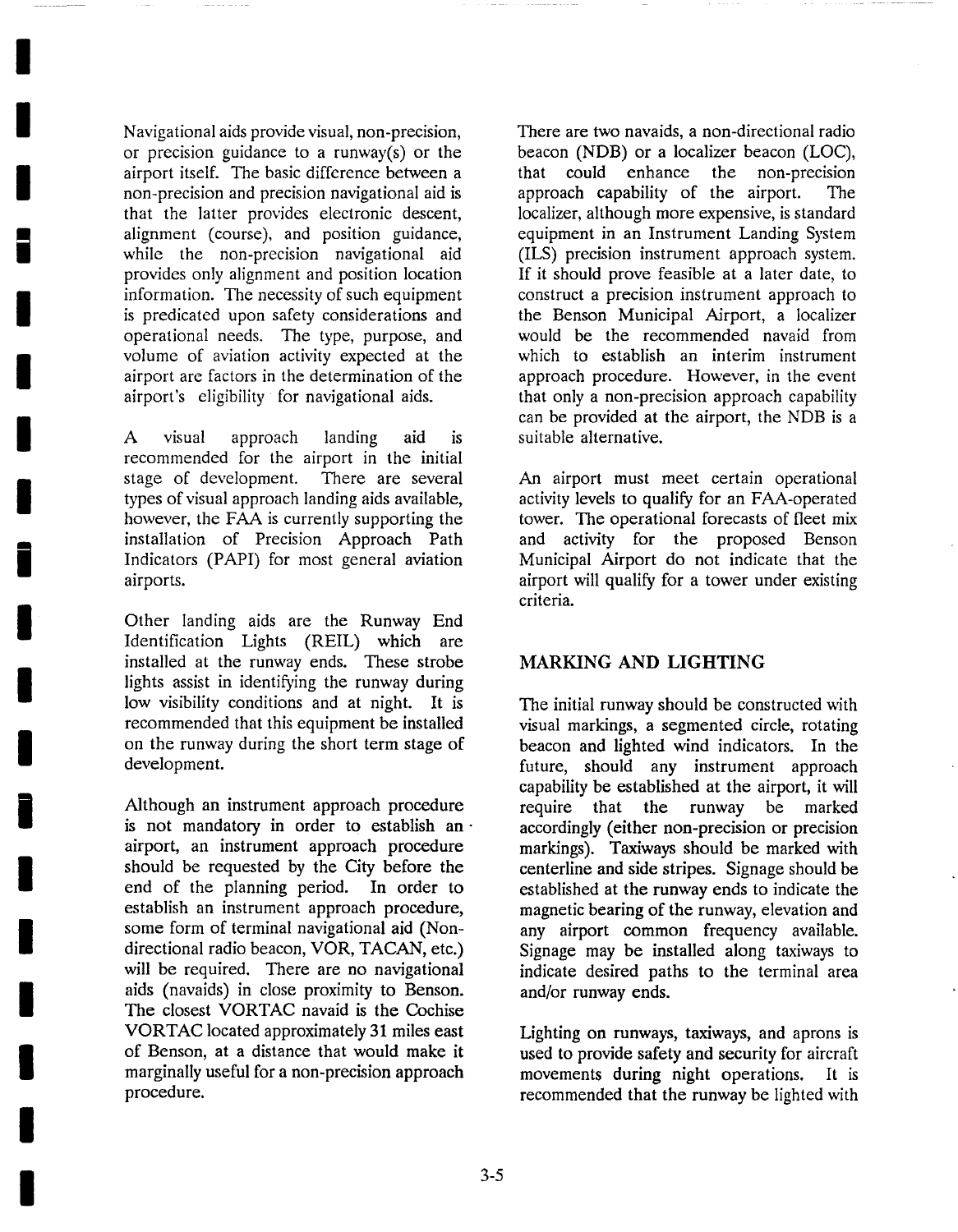Medium Intensity Runway Lighting (MIRL) in the short term planning period to make it more attractive to general aviation pilots. By placing the runway lighting on remote control through radio frequency transmissions, the lights do not have to be operated until required by the pilot. The Taxiways can be marked with delineators (reflectors) initially and later in the planning period, Medium Intensity Taxiway Lights (MITL) can be installed.

Exhibit 3A provides a summary of the Airside requirements illustrated in this section. A discussion of Landside requirements for the airport follows.

### LANDSIDE FACILITY **REQUIREMENTS**

Components of the general aviation landside r complex include the following types of facilities.

- Hangars and Hangar Apron
- Local and Itinerant Apron
- **+** Terminal Building
- Vehicle Parking
- Fuel Storage

### HANGAR AND HANGAR APRON AREA

The demand for hangar facilities is dependent upon the number and types of aircraft expected to be based at the airport. Actual percentages of based aircraft desiring hangar space will vary across the country as a function of local climatic conditions, airport security and owner preferences. The percentage of based aircraft which are hangared normally ranges from approximately 30 percent in southern states to over 80 percent in northern states and areas subject to extreme weather conditions. In Arizona, at those locations where hangar facilities are available, demand for hangars varies between

60 and 80 percent. For planning purposes it is estimated that approximately 60 percent of all the based aircraft at the proposed airport would desire hangared parking in the future. Similarly, the demand for both conventional hangar space and T-hangars was determined for the airport. Generally, the principal users of conventional hangars are the larger based air craft whose owners desire convenient access to maintenance and related services. T-hangars are predominantly used to store single and light twin-engine aircraft. Since there is no historical data for the City of Benson regarding the percentage of hangared versus non-hangared aircraft, assumptions will be made based on national and regional statistics. The planning factors commonly used to determine conventional hangar storage requirements at other general aviation airports in the vicinity were used to obtain the forecasts for conventional hangar requirements. It was assumed that 10 percent of the single engine, 10 percent of the twinengine, and 100 percent of the turboprop, turbojet, and rotorcraft aircraft owners would prefer to use conventional hangars for the storage of their aircraft. A conventional hangar is normally sized at 10,000 square feet (SF). A hangar of this size will probably not be constructed initially at the airport because of the capital investment involved. It was assumed that the remainder of the individuals desiring hangar storage want to store their aircraft in T-Hangars or Shade hangars.

The sizing of conventional hangar facilities was based upon 1,500 SF for single engine piston and rotary aircraft, 2,000 SF for twin engine and 2,700 SF for turbine aircraft. Shade and T-hangar dimensions are based upon 1,575 Fr per aircraft. The aircraft maintenance portion of the hangar is normally equivalent to approximately 12 percent of the conventional storage hangar area.

FAA guidelines suggest that the size of hangar apron area be equal to the area of conventional hangars plus the area of Thangars. Table 3A illustrates the hangar and hangar apron requirements throughout the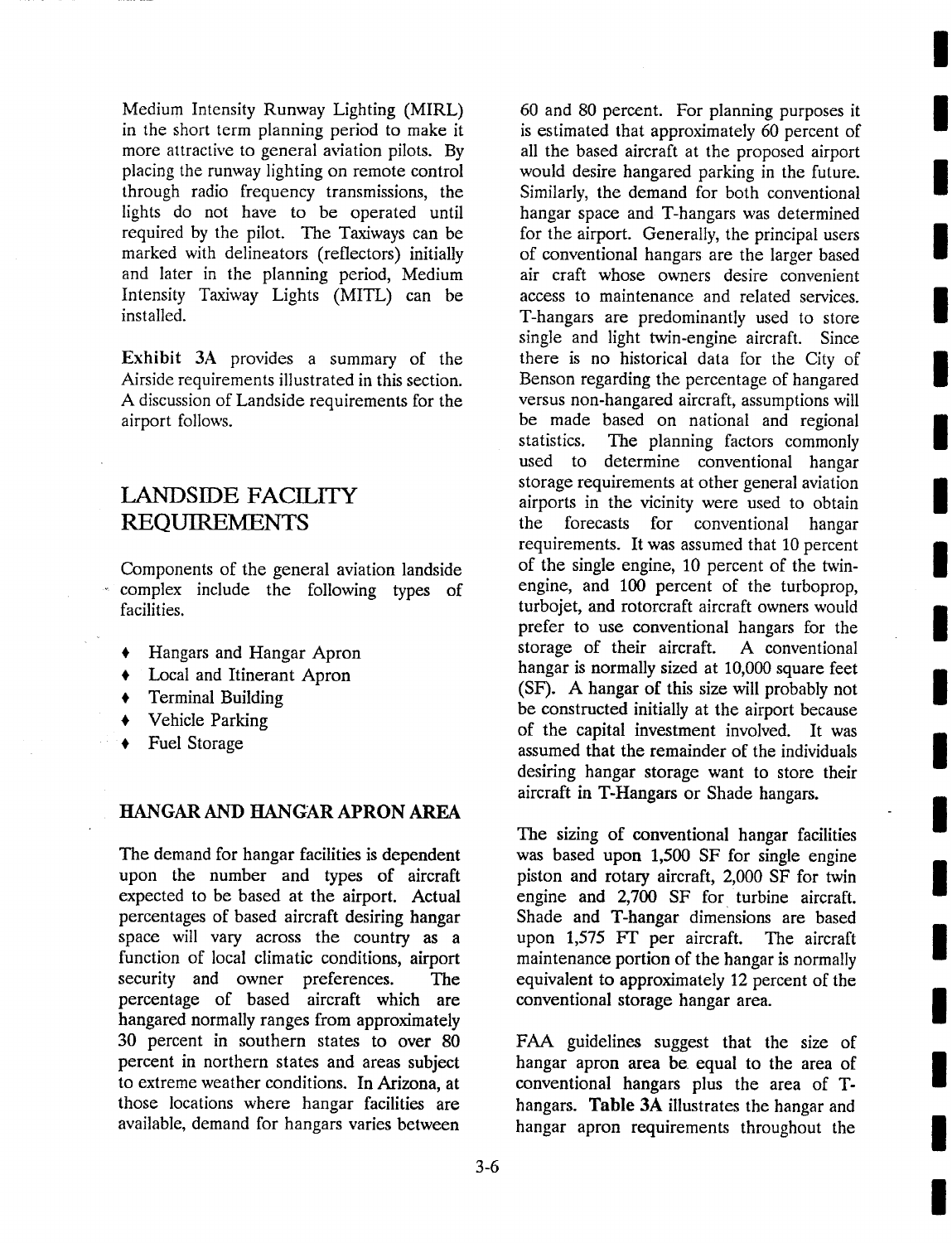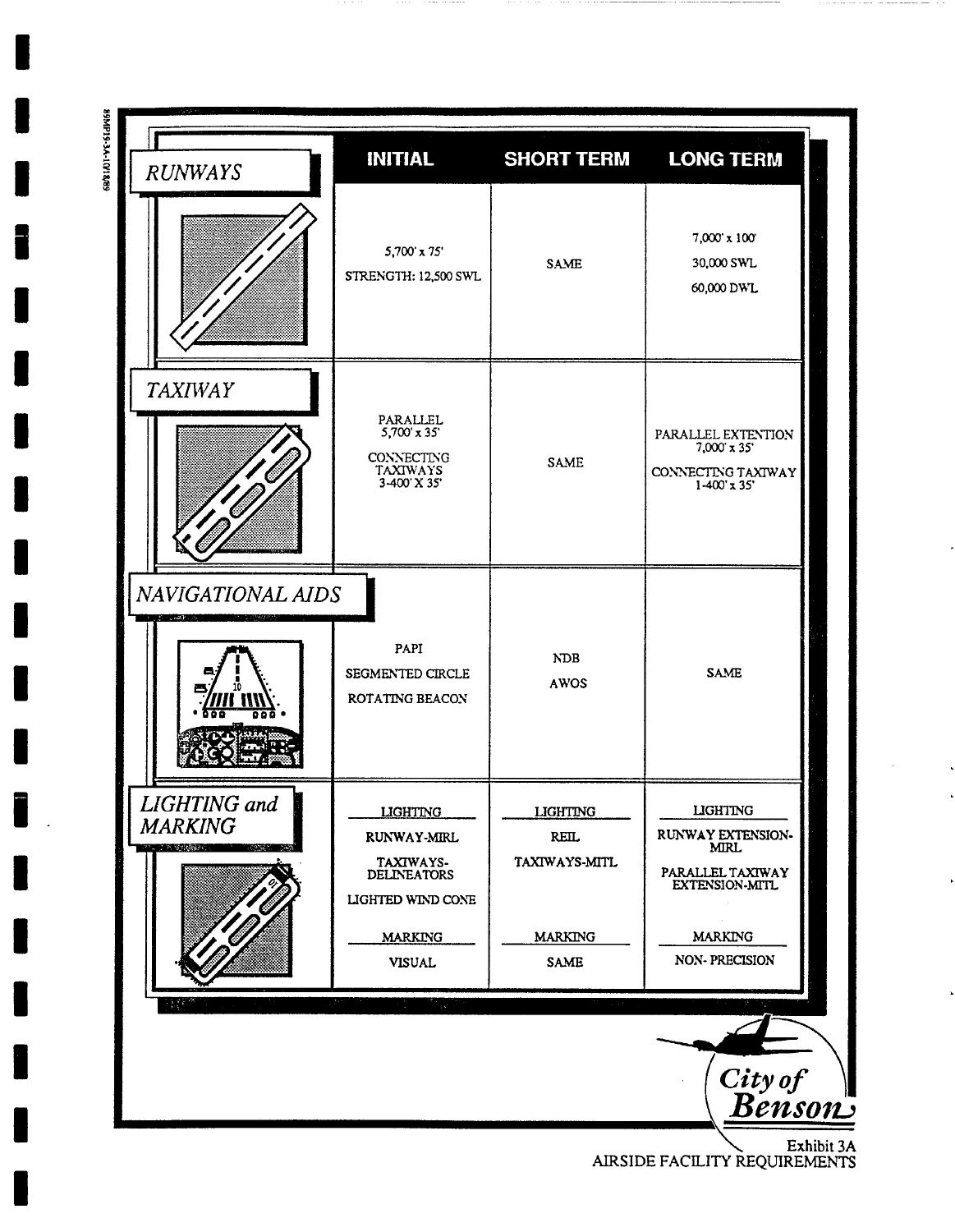planning period. In the tables that follow, sizing or dimensions of facilities will be

denoted as square feet (SF) and square yards (SY).

| <b>TABLE 3A</b>                           |                                                   |               |                |
|-------------------------------------------|---------------------------------------------------|---------------|----------------|
| <b>Forecast Hangar Apron Requirements</b> |                                                   |               |                |
| <b>Benson Municipal Airport</b>           |                                                   |               |                |
|                                           | Initial                                           | Short Term    | Long Term      |
| <b>Conventional Hangar Positions</b>      |                                                   |               |                |
| Single Engine Piston                      | 1                                                 | 1             | 1              |
| Twin Engine                               | $\bf{0}$                                          | $\bf{0}$      | $\bf{0}$       |
| Turboprop                                 | $\bf{0}$                                          | 1             | 1              |
| Turbojet                                  |                                                   | $\bf{0}$      |                |
| Rotorcraft                                | $\begin{array}{c} 0 \\ 0 \\ \hline 1 \end{array}$ | $\frac{0}{2}$ | $\frac{1}{4}$  |
| <b>Total</b>                              |                                                   |               |                |
| T-Hangar/Shade Positions                  |                                                   |               |                |
| Single Engine Piston                      | 6                                                 |               | 10             |
| Twin Engine Piston                        | $\frac{1}{7}$                                     |               |                |
| <b>Total</b>                              |                                                   |               | $\frac{1}{11}$ |
| Conventional Hangar Area                  |                                                   |               |                |
| Aircraft Storage (SF)                     | 1,500                                             | 3,500         | 8,400          |
| Aircraft Maintenance (SF)                 | 200                                               | 500           | 1,000          |
| Total Area (SF)                           | 1,700                                             | 4,000         | 9,400          |
| T-Hangar/Shade Area                       |                                                   |               |                |
| Total Area (SF)                           | 11,000                                            | 12,600        | 17,300         |
| HANGAR APRON AREA (SY)                    | 1,500                                             | 1,900         | 3,000          |
|                                           |                                                   |               |                |

### LOCAL AND TRANSIENT APRON

At a minimum, local apron area should be provided for the number of based aircraft which will not require hangar storage. Sizing of the local apron was based on the results of the aviation demand forecasts and on a value of 2,700 SF per aircraft.

FAA Advisory Circular 150/5300-13 suggests a methodology by which itinerant parking

requirements can be determined from knowledge of busy-day operations. At the proposed Benson Municipal Airport, the number of transient spaces required was determined to be approximately 50 percent of the busy-day itinerant operations. The FAA planning criterion of 3,240 SF per aircraft parking space was applied to the number of transient spaces to determine total transient ramp requirements. The results of this analysis are presented in Table 3B.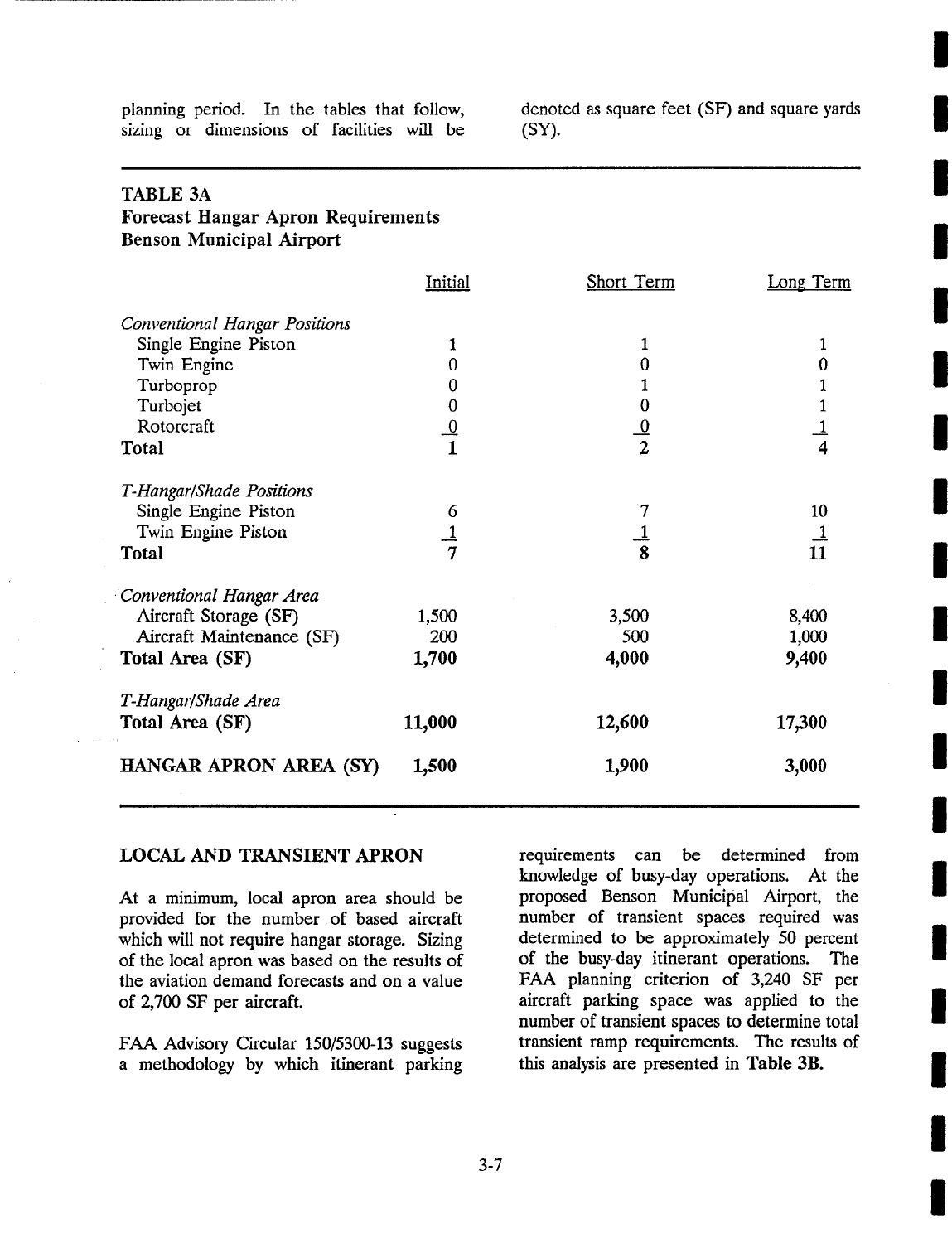| <b>TABLE 3B</b><br>Forecast Apron Requirements - Non-Hangared Aircraft<br><b>Benson Municipal Airport</b> |         |            |           |  |
|-----------------------------------------------------------------------------------------------------------|---------|------------|-----------|--|
|                                                                                                           | Initial | Short Term | Long Term |  |
| Local Apron Positions                                                                                     | 5       | 6          | 8         |  |
| Local Apron Area (SY)                                                                                     | 1,500   | 1,800      | 2,400     |  |
| Transient Apron Positions                                                                                 |         | 11         | 20        |  |
| Transient Apron Area (SY)                                                                                 | 2,500   | 4,000      | 7,200     |  |
| <b>TOTAL APRON AREA (SY)</b>                                                                              | 4,000   | 5,800      | 9,600     |  |

### TERMINAL BUILDING

**I** 

**I** 

**I** 

**|** 

**I** 

**I** 

**I** 

**I** 

**i** 

**I** 

**I** 

**I** 

**I** 

**I** 

**I** 

**I** 

**I** 

**I** 

**I** 

General aviation terminal buildings serve several functions. Space is required for administrative and management offices, pilot's lounge and flight planning area, meeting facilities, food services, storage rooms, restrooms, and various other needs. This space is not necessarily limited to a single building and can be provided by the airport sponsor or an FBO. The methodology utilized to examine terminal building capacity generally relates square footage requirements for terminal facilities to the number of design hour general aviation pilots and passengers. Space requirements were determined for the Benson Municipal Airport using 150 square feet per design hour passenger. Table 3C outlines the terminal space requirements for general aviation terminal facilities at the proposed airport during the planning period. Terminal facilities and services may be provided in more than one location, and by more than one provider.

| <b>TABLE 3C</b><br><b>General Aviation Terminal Facilities</b><br><b>Benson Municipal Airport</b> |            |             |             |
|---------------------------------------------------------------------------------------------------|------------|-------------|-------------|
|                                                                                                   | Initial    | Short Term  | Long Term   |
| Design Hour Pilots<br>and Passengers<br>Terminal Space (SF)                                       | 7<br>1,050 | 11<br>1,650 | 20<br>3,000 |

### AUTOMOBILE PARKING

The requirements for automobile parking at general aviation airports are largely dependent upon the operations levels in addition to the

type of general aviation facilities and activities associated with the airport. General aviation terminal area parking facilities are determined under guidelines set forth in FAA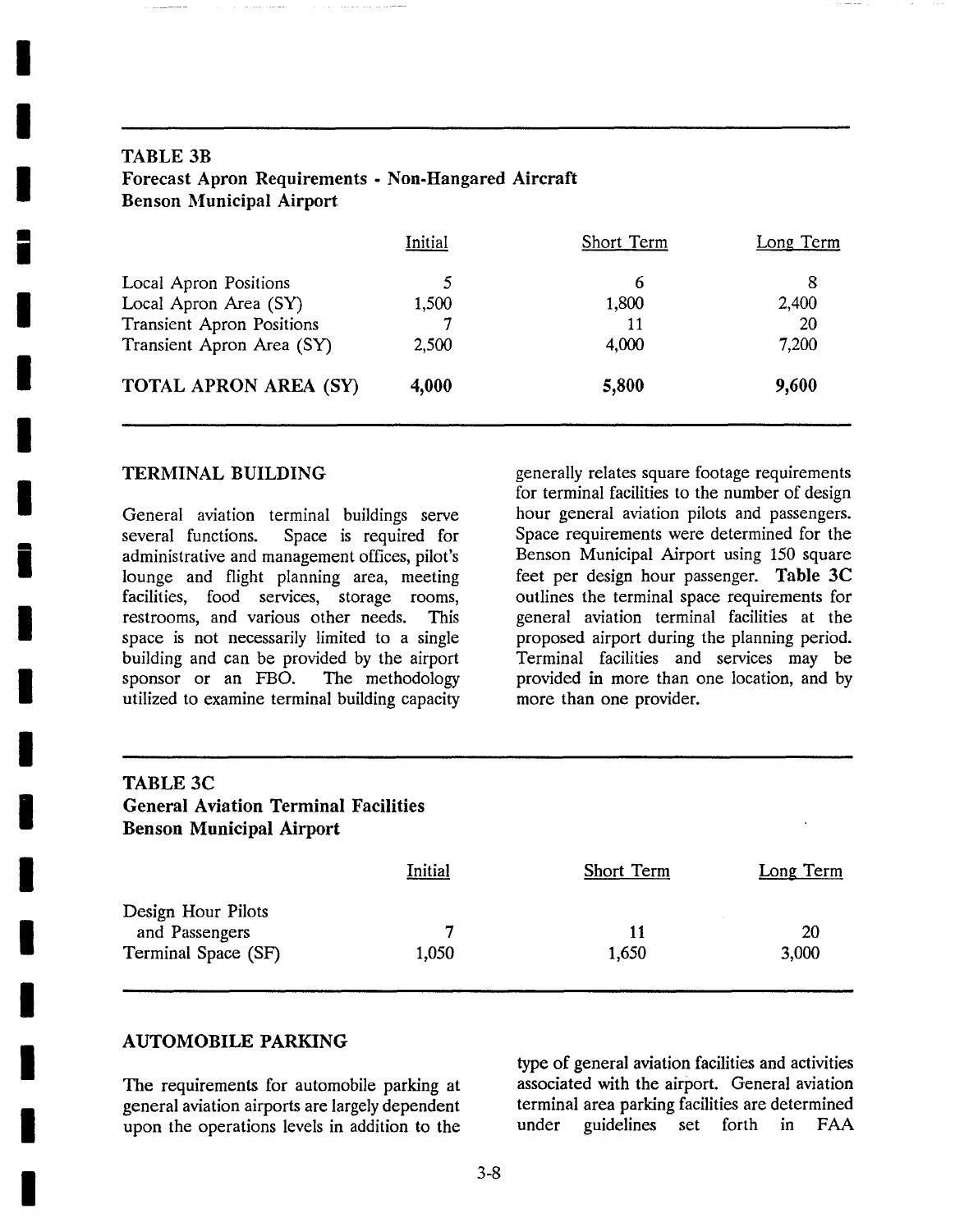publications while the number of automobile parking spaces for other general aviation facilities is based on other factors.

The terminal public automobile parking area requirements were based upon the number of design hour pilots and passengers. The total number of public parking positions and parking area have been determined based on 1.3 spaces per peak hour pilot and remaining parking requirements (rental car and employee parking) are based upon FAA guidelines in Advisory Circular 150/5360-9. Rental car activity at this airport may be higher than the operational activity levels indicate due to the expected impact of<br>Kartchner Caverns. Employee parking Kartchner Caverns. requirements are estimates and may require

modification when the actual occupancy of the terminal is known.

In order to provide adequate parking facilities for the conventional hangars, Shade/T-hangar and other aviation related businesses, a method was designed based upon the number of based aircraft at an airport. The amount of parking area required per space is the same as in determining terminal area parking requirements.

Table 3D depicts the entire automobile parking space requirements for the proposed Benson Airport throughout the planning period. Terminal parking requirements were added to the general aviation automobile parking requirements to provide the data depicted in Table 3D.

### TABLE 3D **General Aviation Automobile Parking Requirements Benson Municipal Airport**

|                                | Initial | Short Term | Long Term |
|--------------------------------|---------|------------|-----------|
| Design Hour Pilots             |         |            |           |
| and Passengers                 | 7       | 11         | 20        |
| <b>Employee Spaces</b>         | 2       | 3          | 4         |
| Rental Car Ready Spaces        | 4       | 8          | 12        |
| <b>General Aviation Spaces</b> | 9       | 16         | 31        |
| <b>Terminal Parking Spaces</b> | 9       | 14         | 26        |
| <b>Total Parking Spaces</b>    | 24      | 41         | 73        |
| TOTAL PARKING AREA (SY)        | 930     | 1,600      | 2,800     |
|                                |         |            |           |

### FUEL STORAGE

Fuel at airports is normally stored in underground tanks. The practice has undergone a great deal of scrutiny in the past few years because of the potential for fuel leaks and contamination of soil and groundwater. Although the practice of installing fuel tanks underground has not been prohibited, installation, design and monitoring requirements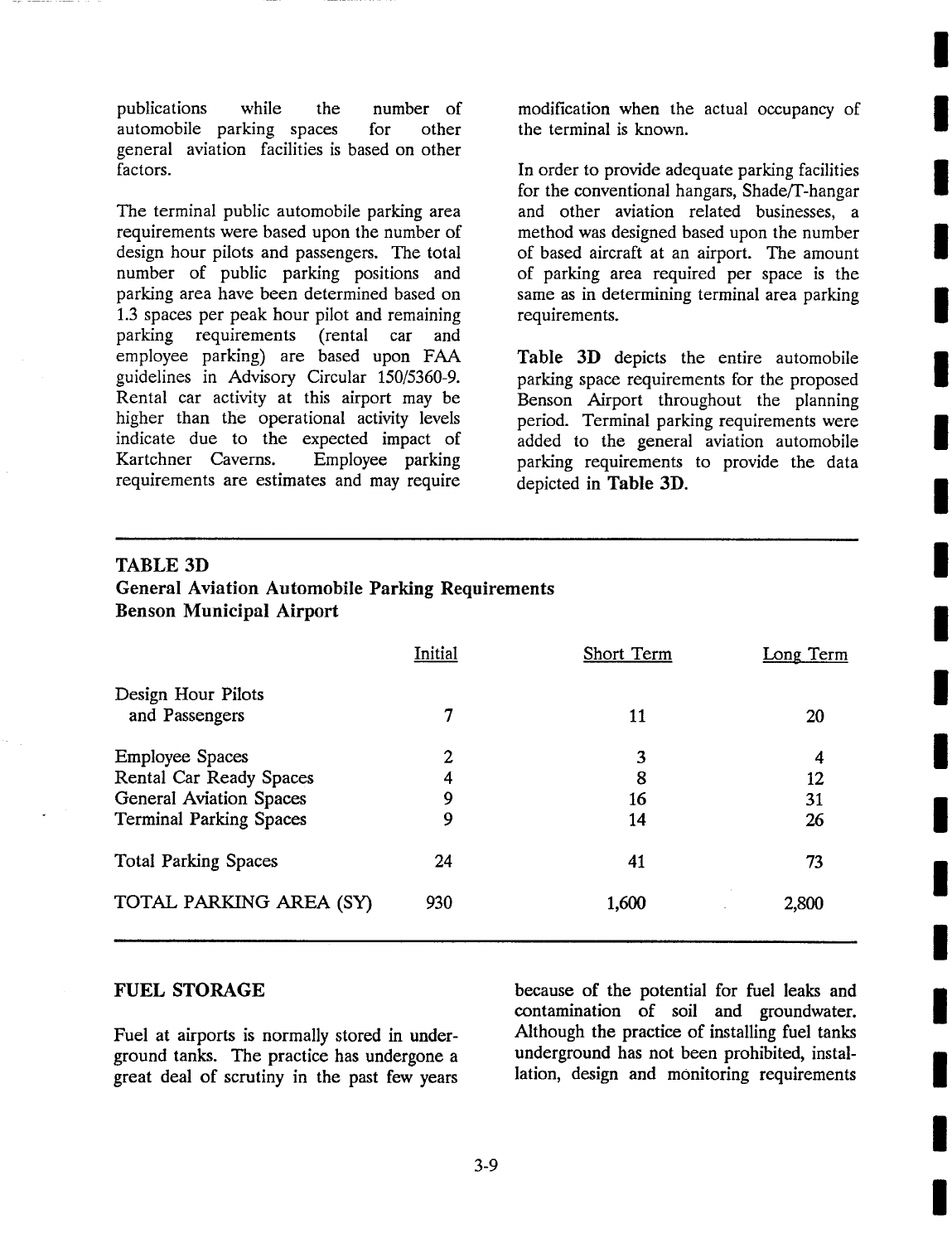from both the State and Federal government related to these tanks have increased significantly.

**I** 

**I** 

**I** 

**I** 

**I** 

**I** 

**I** 

**I** 

**I** 

**I** 

**I** 

**I** 

**i** 

**I** 

**I** 

**i** 

**I** 

**I** 

**I** 

The location of the fuel storage area depends upon the airport's operational activity and management procedures. Remote location of the fuel storage facility will require the use of a servicing vehicle to make the fuel available to the aircraft. Another method, a fuel "island", where the pilot can taxi up to the fuel storage area and fuel the aircraft, may work well when activity levels are low. However, as activity levels increase, this fueling operation normally results in congestion or in the commitment of a relatively large piece of land in order to separate fueling from other aircraft movements. In any case, security, manageability and safety should be the primary objectives considered in determining the fuel storage location. Future fuel storage requirements were determined for the airport following an analysis of fuel utilization

characteristics. Based upon data obtained from other general aviation airports in Arizona as well as the United States, average fuel consumed per operation was used to determine the fuel storage requirements throughout the planning period. This ratio can be expected to increase as the size of the fleet mix increases.

Table 3E shows an estimate of the monthly capacity of fuel storage that will be required at the Benson Municipal Airport. Airport fuel management procedures should include the maintenance of current historical records on all tanks (especially underground storage tanks), a periodic tank inspection and the installation of leak detection/warning equipment with any new storage tanks. The fuel distribution between AVGAS and jet fuel storage will depend upon market demands.

The landside facility requirements that should be developed within the planning period are illustrated in Exhibit 3B.

### TABLE 3E **Fuel Storage Requirements Benson Municipal Airport**

|                                   | Initial | Short Term | Long Term |
|-----------------------------------|---------|------------|-----------|
| <b>Annual Operations</b>          | 11,000  | 16,000     | 26,000    |
| <b>Average Monthly Operations</b> | 917     | 1,333      | 2,167     |
| Average Fuel Ratio (gal./ops.*)   | 3.00    | 4.50       | 5.50      |
| Monthly Fuel Storage              |         |            |           |
| Requirements (gal.)               | 2,800   | 6,000      | 11,900    |
| * $Ops = Operations$              |         |            |           |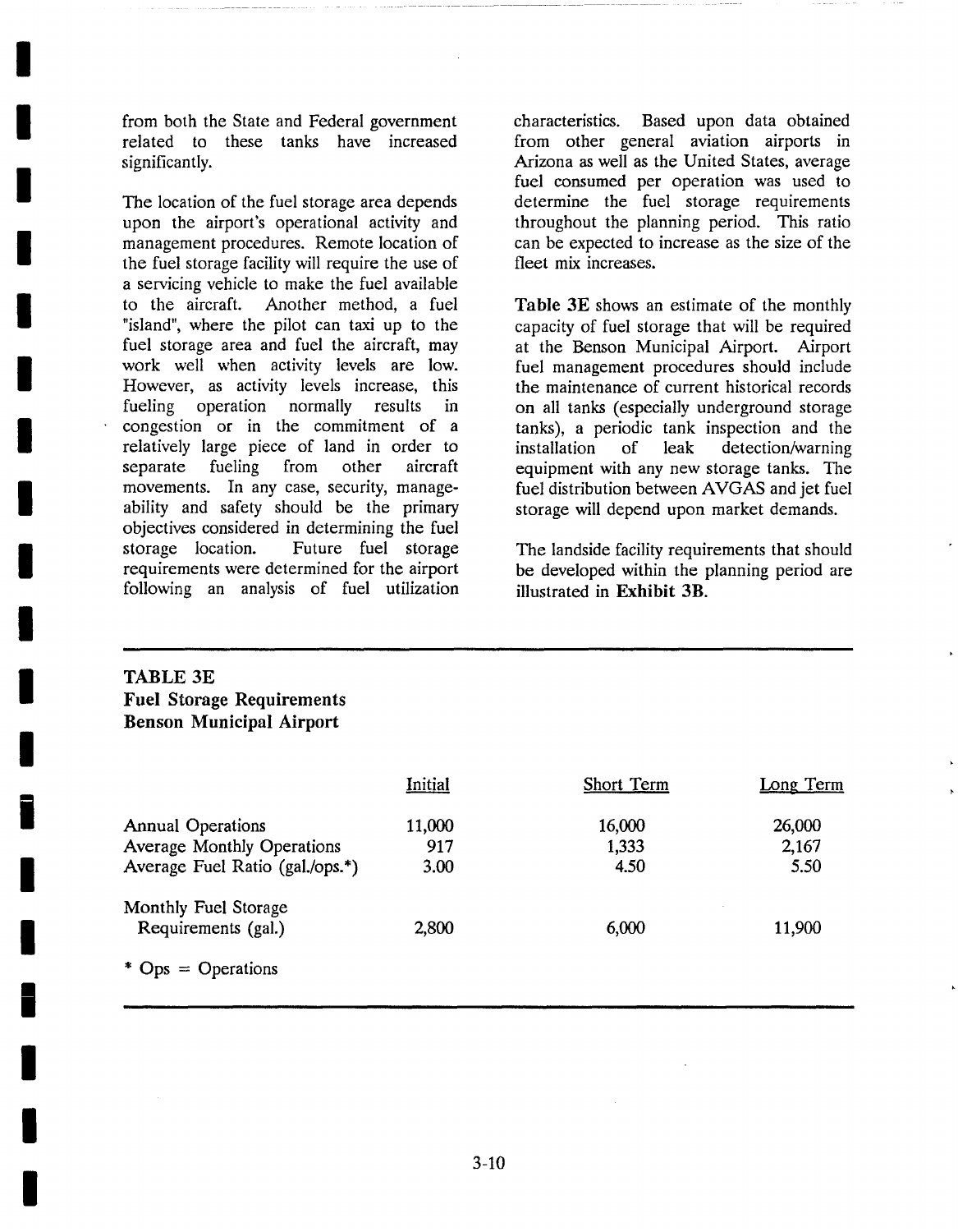| $\mu_{\rm{max}}=1.2\pm0.1$                 | <b>INITIAL</b>                               |                | $\left\vert \bullet\right\rangle$<br>$\exists$ ;} | $\Gamma$ d<br>u str |
|--------------------------------------------|----------------------------------------------|----------------|---------------------------------------------------|---------------------|
| <b>HANGARS</b>                             | Conventional<br>Hangar (Postions)            | 1              | 2                                                 | 4                   |
|                                            | T-Hangar<br>(Positions)                      | $\overline{7}$ | 8                                                 | 11                  |
|                                            | Total Hangar<br>Area $(S.F.)$                | 1,700          | 4,000                                             | 9,400               |
| ਨਾ ਜ                                       | Total Hangar Apron<br>Area (S.Y.)            | 1,500          | 1,900                                             | 3,000               |
| <b>APRON TIE-DOWNS</b>                     | Local Ramp<br>Positions                      | 5              | 6                                                 | 8                   |
|                                            | Transient Ramp<br>Positions                  | $\overline{7}$ | 11                                                | 20                  |
|                                            | Total Apron<br>Area (S.Y.)                   | 4,000          | 5,800                                             | 9,600               |
| <b>FUEL STORAGE</b><br><b>CILITIERE</b>    | Monthly Storage<br>Requirements<br>(Gallons) | 2,800          | 6,000                                             | 11,900              |
| <b>GENERAL AVIATION</b><br><b>TERMINAL</b> | <b>Total Terminal</b><br>Area (S.F.)         | 1,050          | 1,650                                             | 3,000               |
| <b>AUTO PARKING</b>                        | <b>Terminal Spaces</b>                       | 9              | 14                                                | 26                  |
|                                            | <b>General Aviation</b><br><b>Spaces</b>     | 9              | 16                                                | 31                  |
|                                            | <b>Employee Spaces</b>                       | $\mathbf{2}$   | 3                                                 | 4                   |
|                                            | Rental Car Spaces                            | 4              | 8                                                 | 12                  |
|                                            | Total Parking<br>Area (S.Y.)                 | 930            | 1,600                                             | 2,800               |
|                                            |                                              |                |                                                   | City of<br>Rences   |

 $\hat{\mathcal{A}}$ 

~. **Exhibit 3B**  LANDSIDE FACILITY REQUIREMENTS

ر **gn\$O1:/.**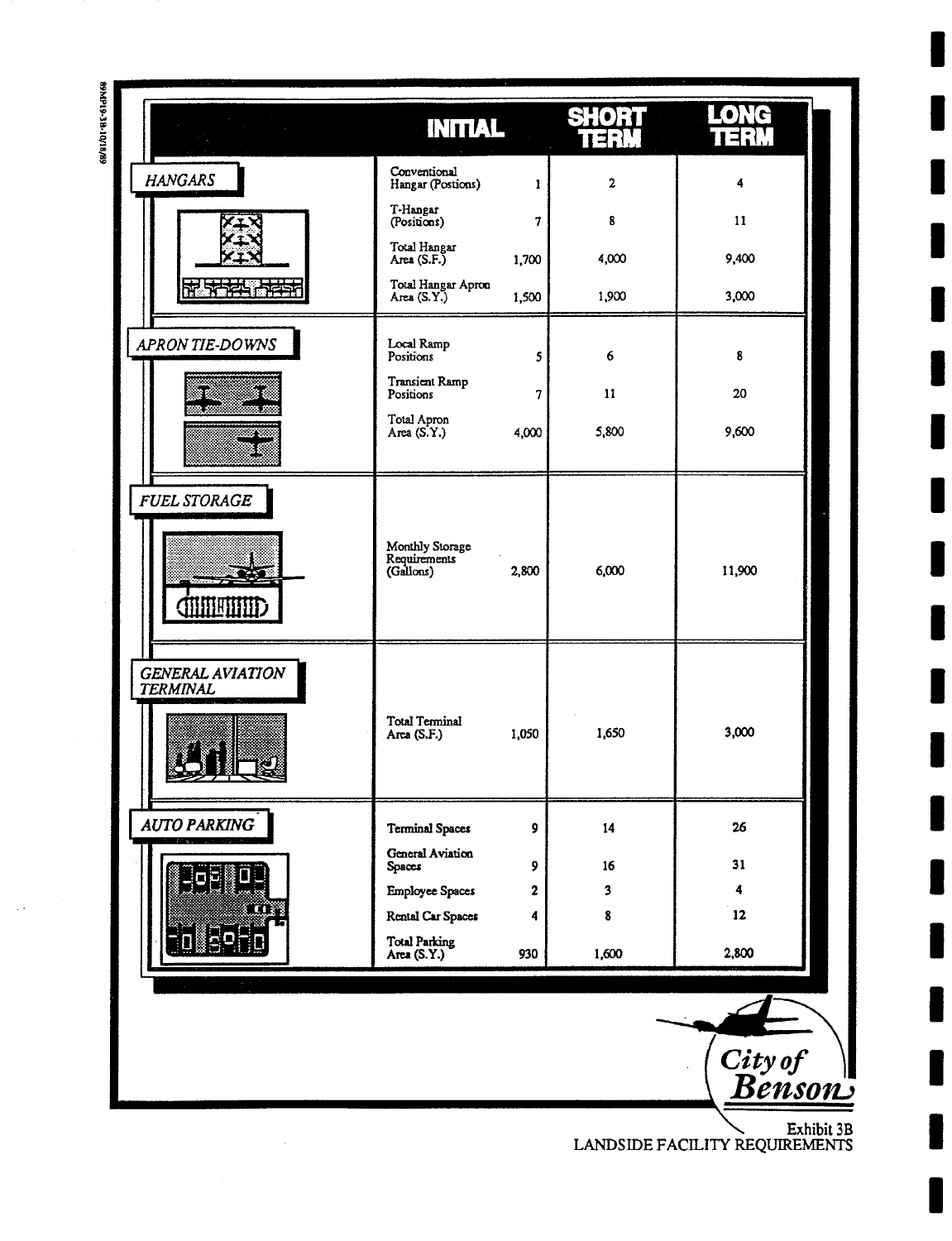### SUPPORT FACILITIES

**I** 

**I** 

**I** 

**I** 

**I** 

**I** 

**I** 

**I** 

**i** 

**I** 

**I** 

**I** 

**i** 

**I** 

**I** 

**I** 

**I** 

**I** 

**I** 

Aviation support facilities include Airport Maintenance and Administration, Airport Rescue and Fire Fighting, Utilities and Services.

### AIRPORT ADMINISTRATION AND MAINTENANCE

The current and future needs of airport administration are highly dependent upon the specific management system employed by the City of Benson. Initially, the administrative responsibilities for the airport can be assigned to existing City staff, however, ultimately an airport manager should be selected to manage the facility.

Maintenance is another area of responsibility that can be assumed by the City initially and depending upon the situation, continued throughout the planning period or until assumed by an airport management staff or FBO.

The airport maintenance section, however, may need a building or facility to store vehicles or maintain a minor repair shop. This facility should be planned for mid-point in the planning period.

### AIRPORT RESCUE AND FIRE FIGHTING

Airport Rescue and Fire Fighting (ARFF) requirements are outlined by FAA regulations. The Benson Municipal Airport will not be required to comply with the standards established in the Code of Federal Regulations 14, Part 139, that governs ARFF operations. These regulations are only applicable to airports that conduct certificated air carrier operations.

However, as a minimum, procedures should be established with the airport to utilize City fire fighting resources to respond to aircraft incidents/accidents. It should also be the responsibility of the City to insure that fire fighting personnel be specifically trained in aircraft accident procedures. As air taxi operations increase in frequency toward the end of the planning period, an increase in ARFF capability might be warranted.

### UTILITIES

The proposed airport will require basic utilities to support its operation. In planning for the development of utilities for the initial stage, consideration should be given to the possibility of sizing the utilities to meet future demands and projected on-airport development.

### SERVICES

It is recommended that the airport consider installation of an Automated Weather Observing System (AWOS) during the initial planning stage. The AWOS-I system was recently made available to general aviation airports. This system, when transmitted over the tower frequency, either by pilot command or automatically, provides basic weather information to pilots over a radio frequency.

### **LAND REQUIREMENTS**

Land requirements are one of the most important considerations in airport site selection. The minimum amount of land required for the ultimate development of the Benson Municipal Airport can be determined by translating the Transport facility requirements into a typical airport layout plan as depicted in Exhibit 3C. The Transport category is used for this typical layout in order to determine if a potential site could accommodate the ultimate requirements of the airport. Please note that because the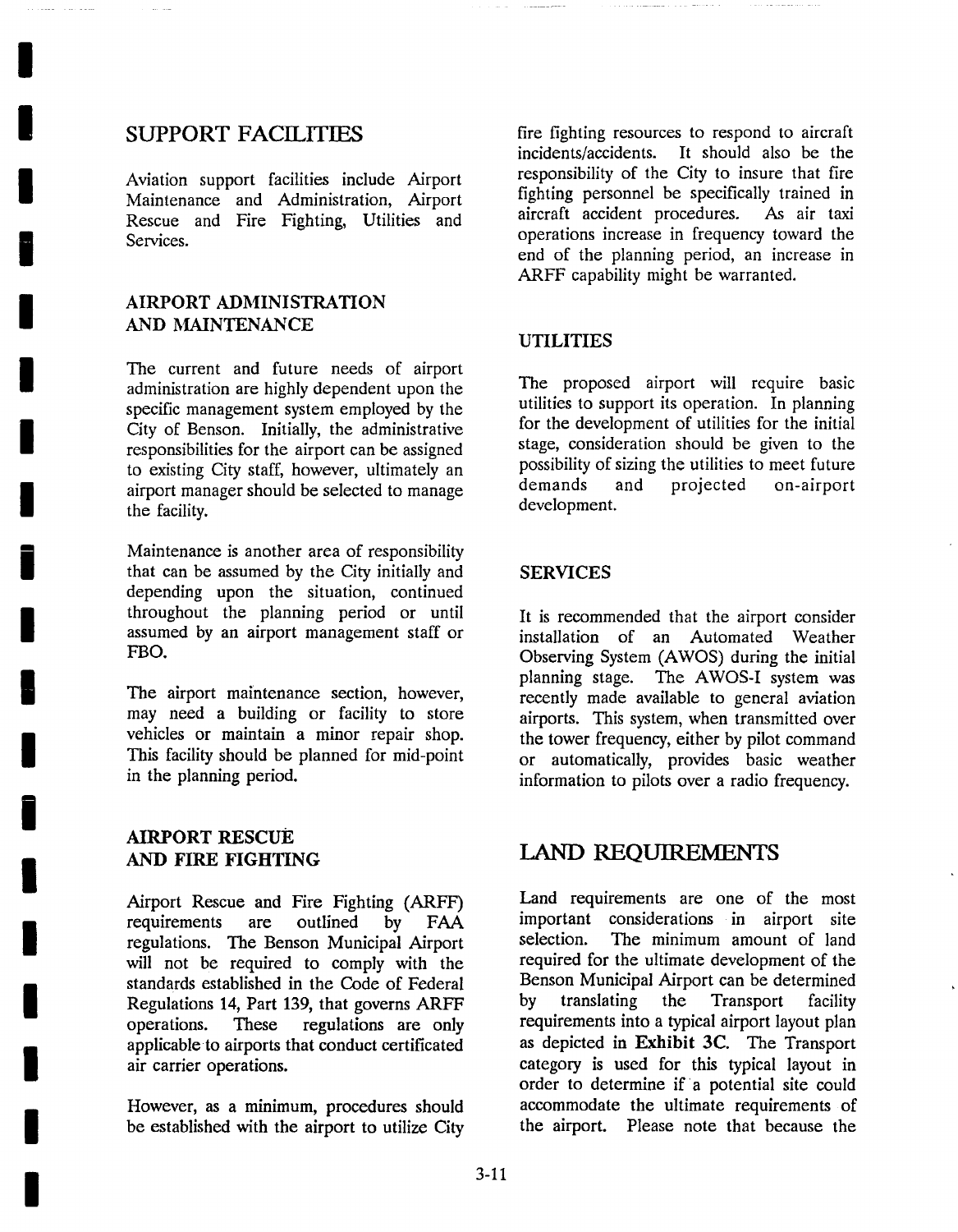

Exhibit 3C TYPICAL AIRPORT LAYOUT